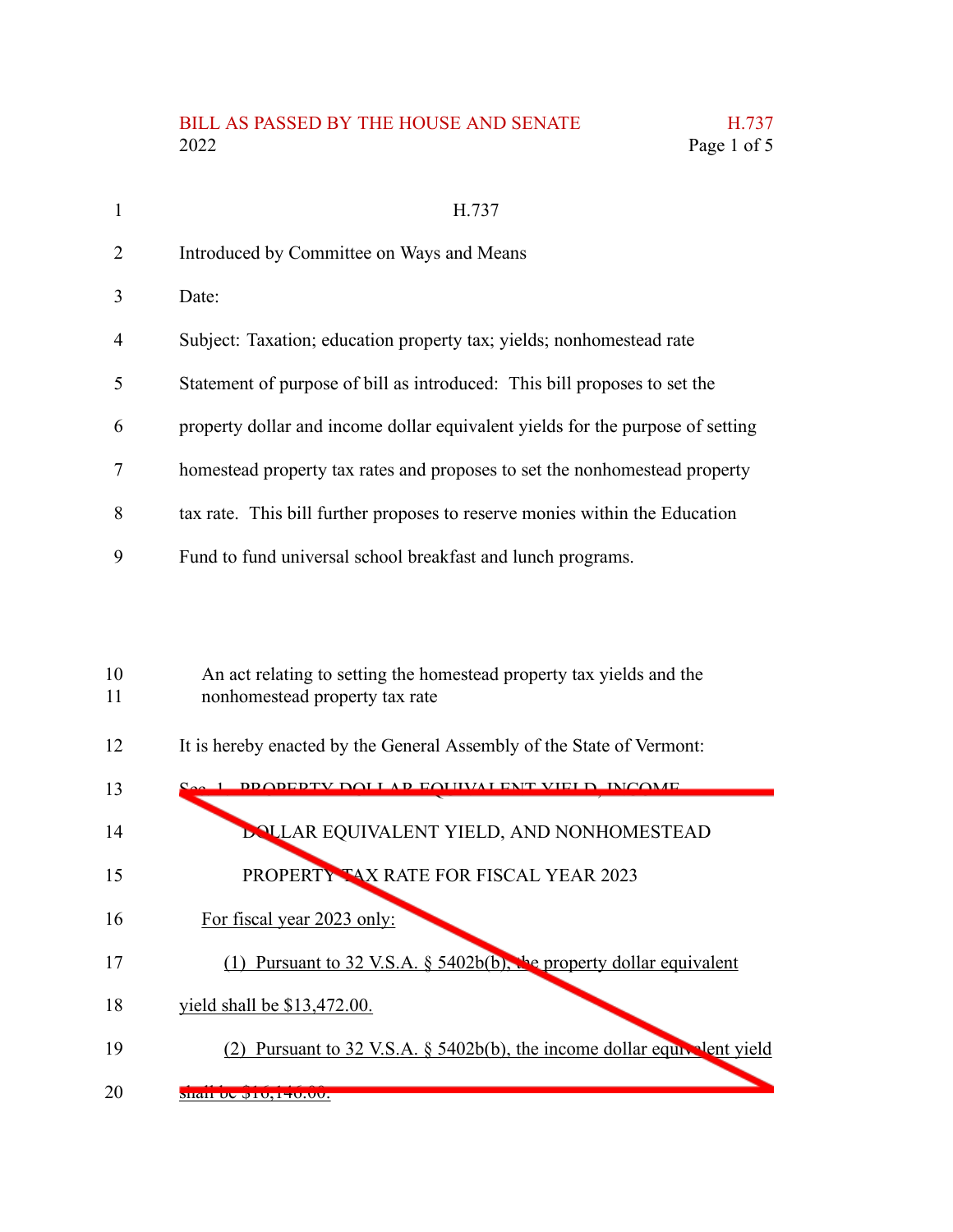- (3) Notwithstanding 32 V.S.A.  $\&$  5402(a)(1) and any other provision of 1
- law to the contrary, the nonhomestead property tax rate shall be \$1.449 per 2
- \$100.00 of equalized education property value. 3
- Sec. 2. EDUCATION FUND RESERVE; FISCAL YEAR 2023; 4
- UNIVERSAL SCHOOL MEALS 5
- In fiscal year 2023, the amount of \$36,000,000.00 shall be reserved within 6
- the Education Fund for purposes of funding universal school breakfast and 7
- lunch programs under 16 V.S.A. chapter 27, subchapter 2. 8
- Sec. 3. EFFECTIVE DATE 9
- This act shall take effect on July 1, 2022. 10
	- *Sec. 1. PROPERTY DOLLAR EQUIVALENT YIELD, INCOME*

*DOLLAR EQUIVALENT YIELD, AND NONHOMESTEAD*

*PROPERTY TAX RATE FOR FISCAL YEAR 2023*

*For fiscal year 2023 only:*

*(1) Pursuant to 32 V.S.A. § 5402b(b), the property dollar equivalent*

*yield shall be \$13,314.00.*

*(2) Pursuant to 32 V.S.A. § 5402b(b), the income dollar equivalent yield shall be \$15,948.00.*

*(3) Notwithstanding 32 V.S.A. § 5402(a)(1) and any other provision of law to the contrary, the nonhomestead property tax rate shall be \$1.466 per \$100.00 of equalized education property value.*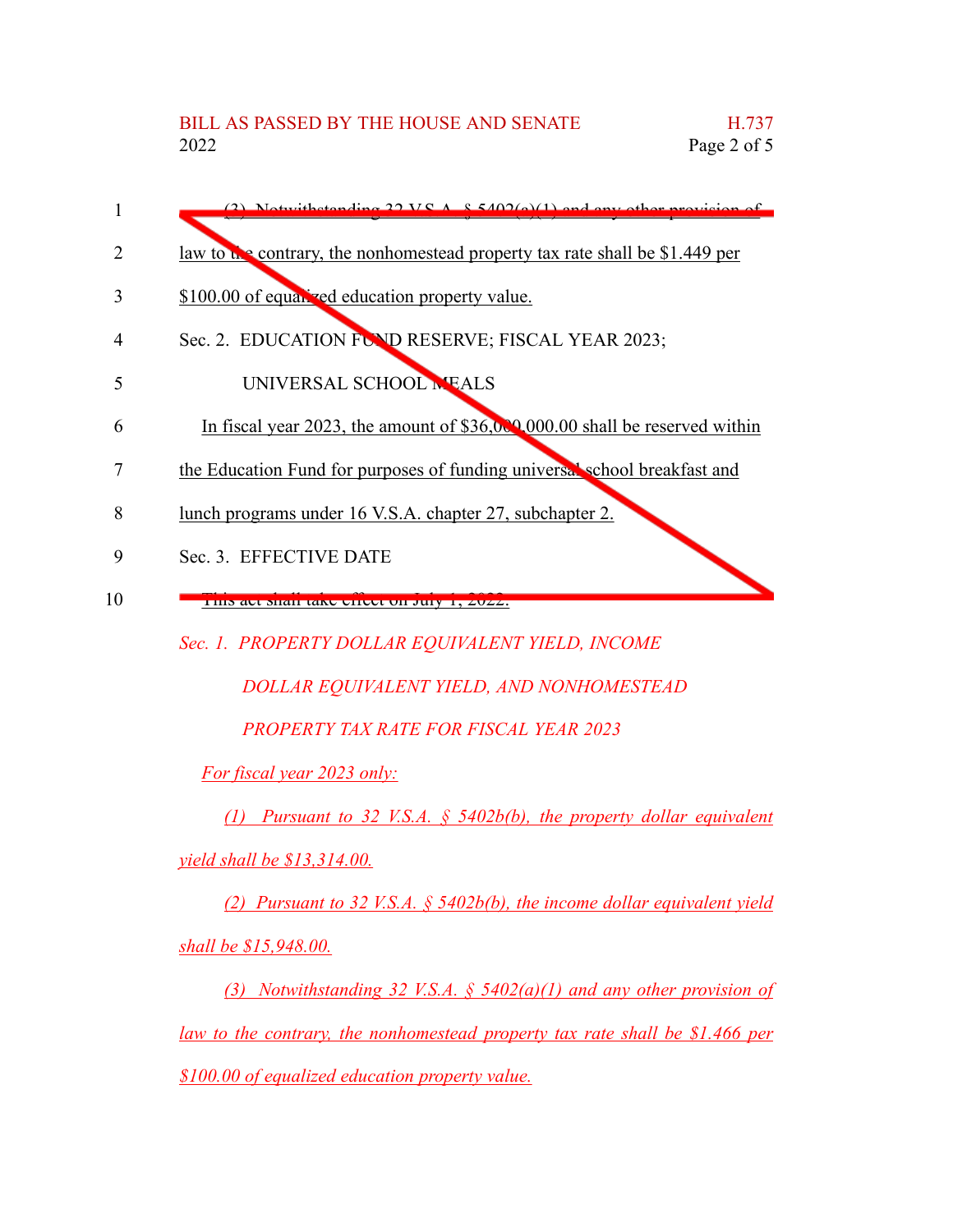*Sec. 2. EDUCATION FUND RESERVES; POLYCHLORINATED BIPHENYLS (PCBs) IN SCHOOLS*

*(a) At the close of fiscal year 2022, notwithstanding 16 V.S.A. § 4025(d), \$22,000,000.00 shall be reserved within the Education Fund for purposes of funding the investigation, testing, assessment, remediation, and removal of polychlorinated biphenyls (PCBs) in schools.*

*(b) After satisfying the requirements of 16 V.S.A. § 4026 and after other reserve requirements have been met, notwithstanding 16 V.S.A. § 4025(d), of the remaining unreserved and undesignated monies in the Education Fund at the close of fiscal year 2022:*

*(1) the first \$10,000,000.00 shall remain unreserved and undesignated; and*

*(2) after accounting for the sum in subdivision (1) of this subsection, \$10,000,000.00 shall be reserved for purposes of funding the investigation, testing, assessment, remediation, and removal of PCBs in schools.*

*(c) No monies reserved under this section shall be expended for the remediation or removal of PCBs in schools except as authorized pursuant to Sec. 3 of this act. This subsection shall not affect the disbursement of monies reserved under this section for investigation, testing, and assessment of PCBs in schools.*

*(d) The State may recover from a manufacturer of PCBs monies expended*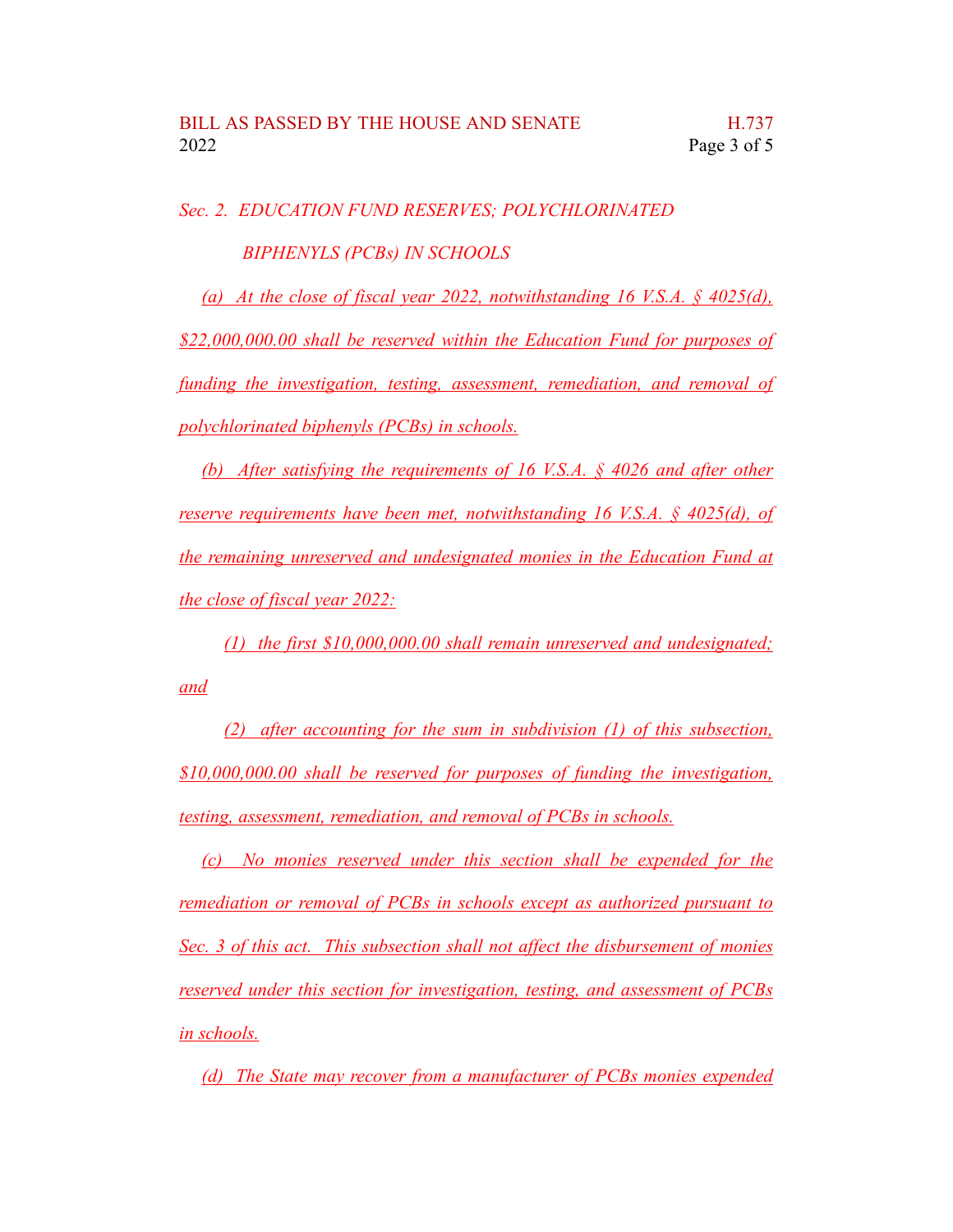*from the reserves created under this section for the investigation, testing, assessment, remediation, and removal of PCBs detected in a school above the relevant action level.*

*Sec. 3. DISBURSEMENT PLAN; POLYCHLORINATED BIPHENYLS (PCBs); REMEDIATION; SIGNIFICANT HEALTH THREAT*

*(a) On or before January 15, 2023, the Agencies of Education and of Natural Resources and the Department of Health shall submit a written plan to the General Assembly setting out a process for the disbursement of monies reserved in Sec. 2 of this act. No monies shall be expended from the reserves for purposes of remediation, removal, or other required responses to the presence of PCBs in schools until the General Assembly has adopted legislation implementing or approving the plan. Monies may be expended from the reserves created in Sec. 2 of this act on the investigation, testing, and assessment of PCBs in schools, as necessary.*

*(b) Notwithstanding subsection (a) of this section, in the event of a significant health threat based on the concentration and location of PCBs in schools from July 1, 2022 through January 15, 2023, the Emergency Board is authorized to transfer monies in an amount not to exceed \$2,500,000.00 from the adjusted education payment of Sec. B.505 of the fiscal year 2023 act relating to making appropriations for the support of government to the Agency of Education. A transfer under this subsection shall only be made upon*